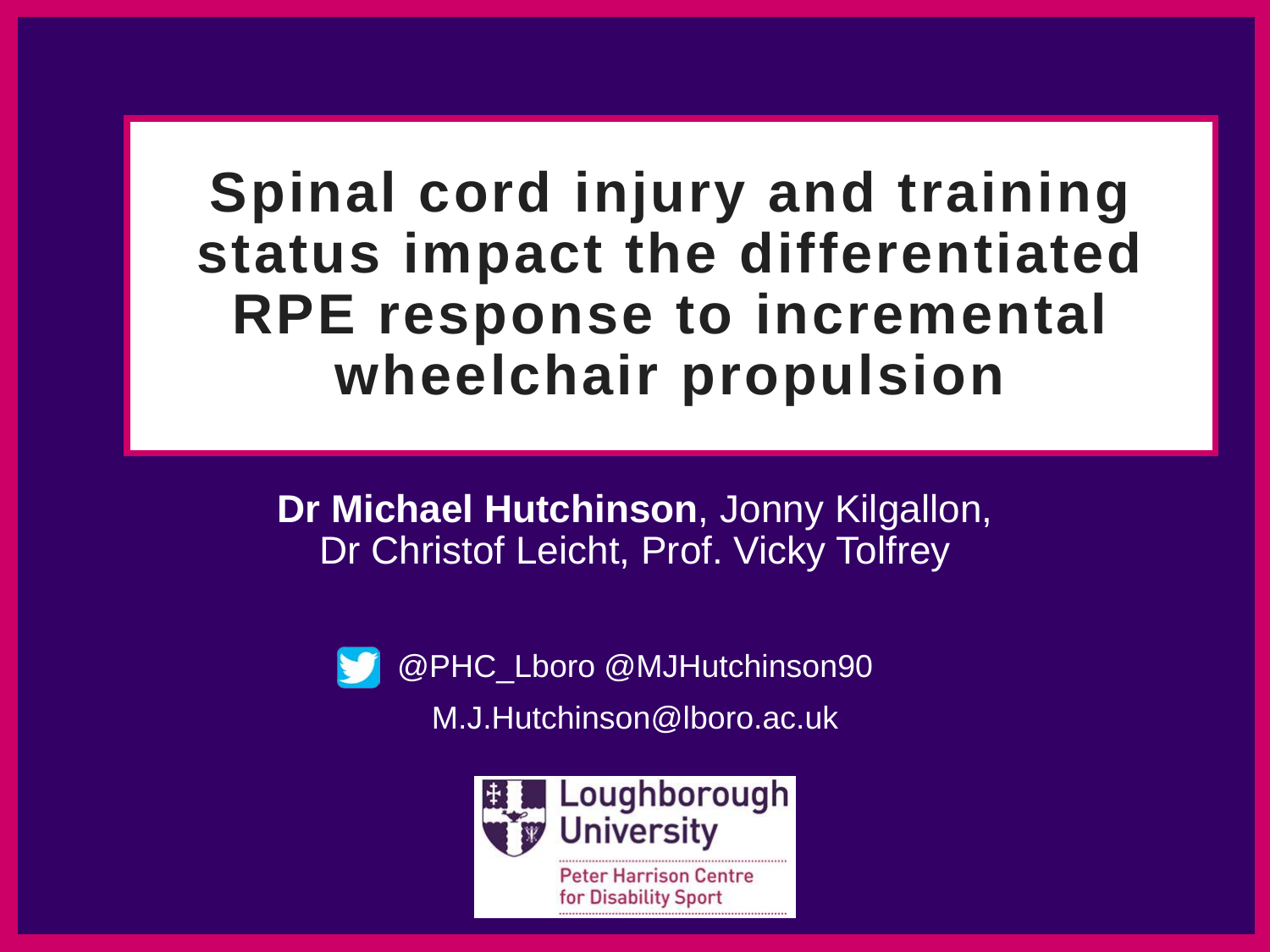### **BACKGROUND**

- Subjective measure of exercise intensity.
- Uses:
	- Exercise prescription.
	- Monitor training load.
- Whole-body, overall RPE (RPE<sub>O</sub>)
- Differentiated RPE:
	- Peripheral  $(RPE<sub>p</sub>)$
	- Central  $(RPE<sub>c</sub>)$
- $\theta$ Nothing at all
- $0.5$ Extremely weak
- Very weak 1
- Weak (light)  $\overline{2}$
- Moderate 3
- 4
- 5 Heavy 6

7

8

9

10

No exertion at all **Extremely light** Very light  $10$ Light 12 13 Somewhat hard 14 Hard (heavy) 15 16 Very hard 17 18

6

 $\overline{7}$ 

8

9

11

- 19 Extremely hard
- Maximal exertion 20

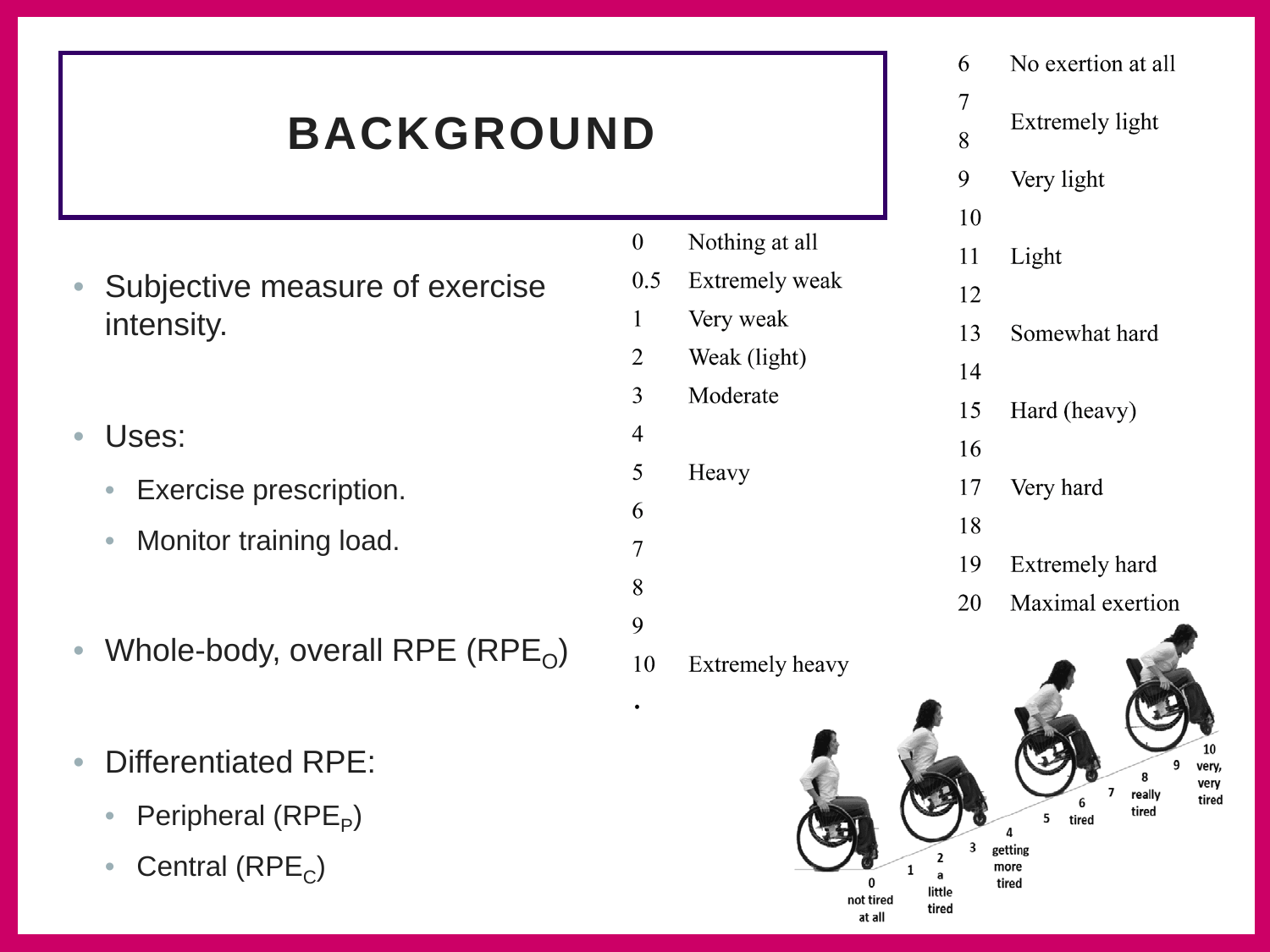#### **DIFFERENTIATED RPE**

- Used in able-bodied (AB) team sports to monitor different types of training Session (McLaren et al., 2017).
- No effect of training status on differentiated RPE at equal relative intensity (% $VO_{2max}$ ) in AB performing lower body exercise (Bolgar et al., 2010).
- What about during upper body exercise?
	- **Increased RPE**<sub>p</sub> in untrained AB vs. trained wheelchair sports people at 60%  $VO<sub>2peak</sub>$  (Lenton et al., 2008).
	- **No difference** in peak RPE<sub>P</sub> and RPE<sub>C</sub> in active men with paraplegia (Al-Rahamneh & Eston, 2011).
	- **No difference** in relationship of differentiated RPE with VO<sub>2</sub> in trained men with tetraplegia (Paulson et al., 2013).
	- **Increased RPE<sub>P</sub> vs RPE**<sub>c</sub> during incremental exercise in low-active people with **tetraplegia, but not paraplegia** (Au et al., 2017).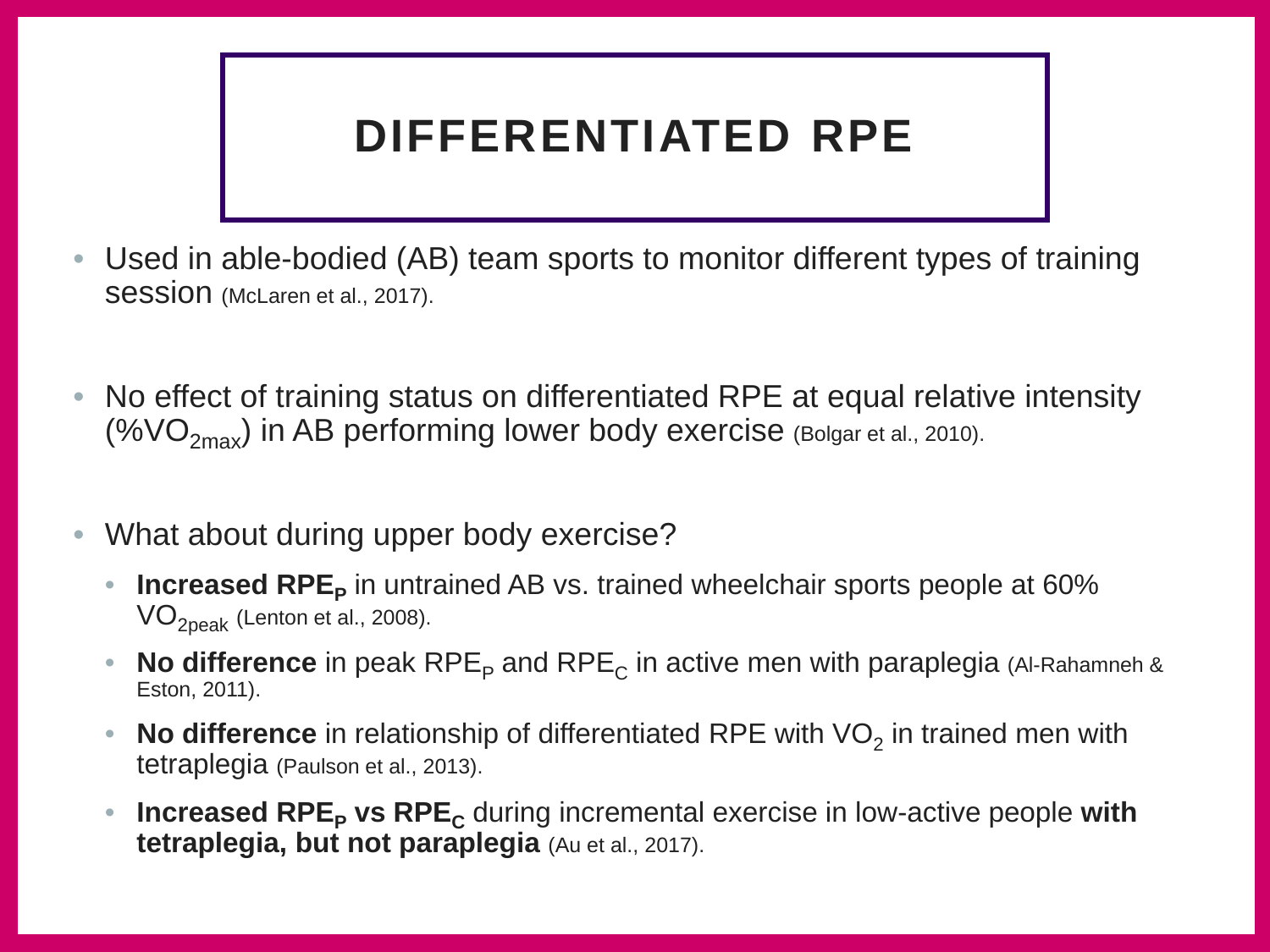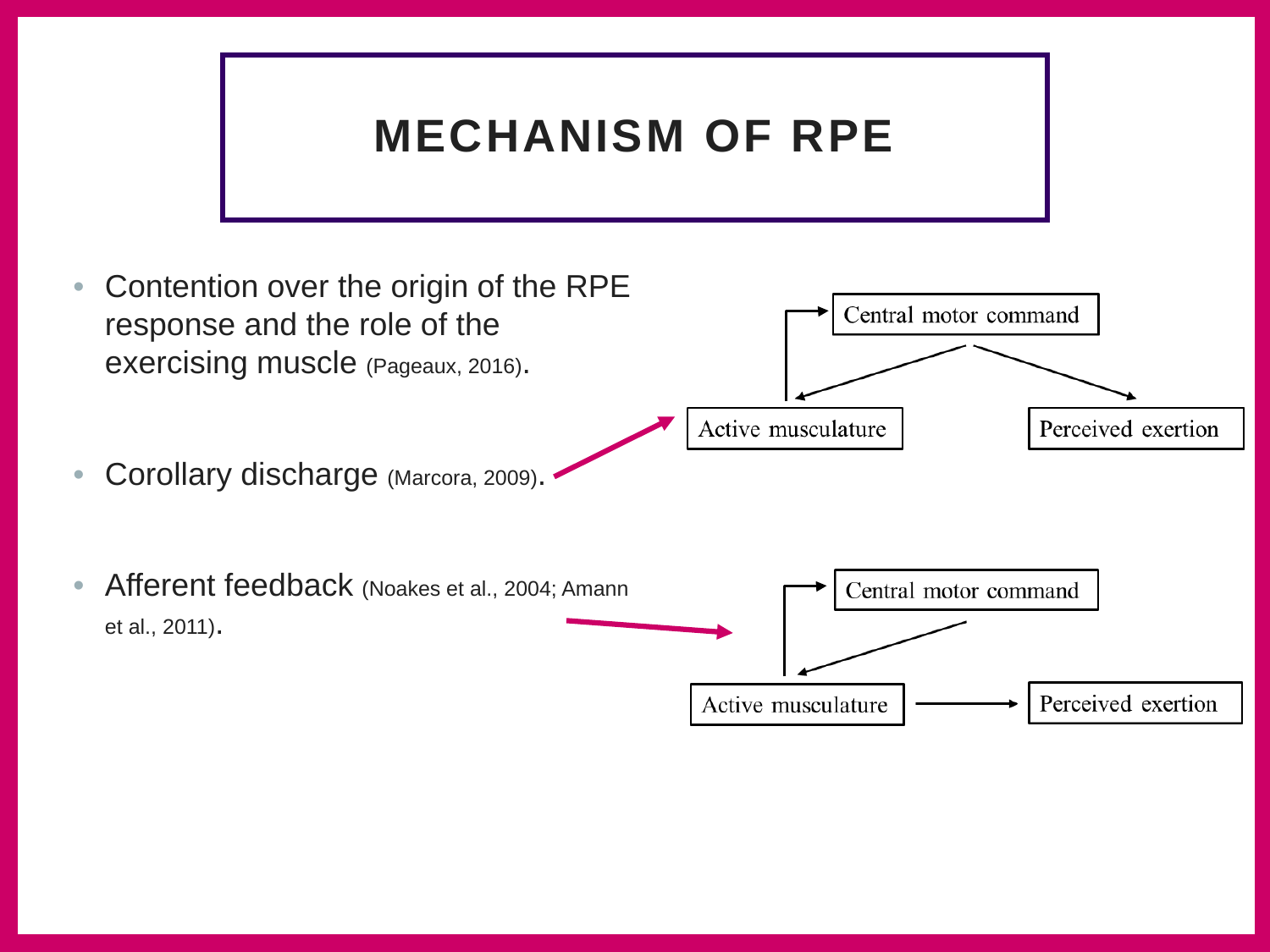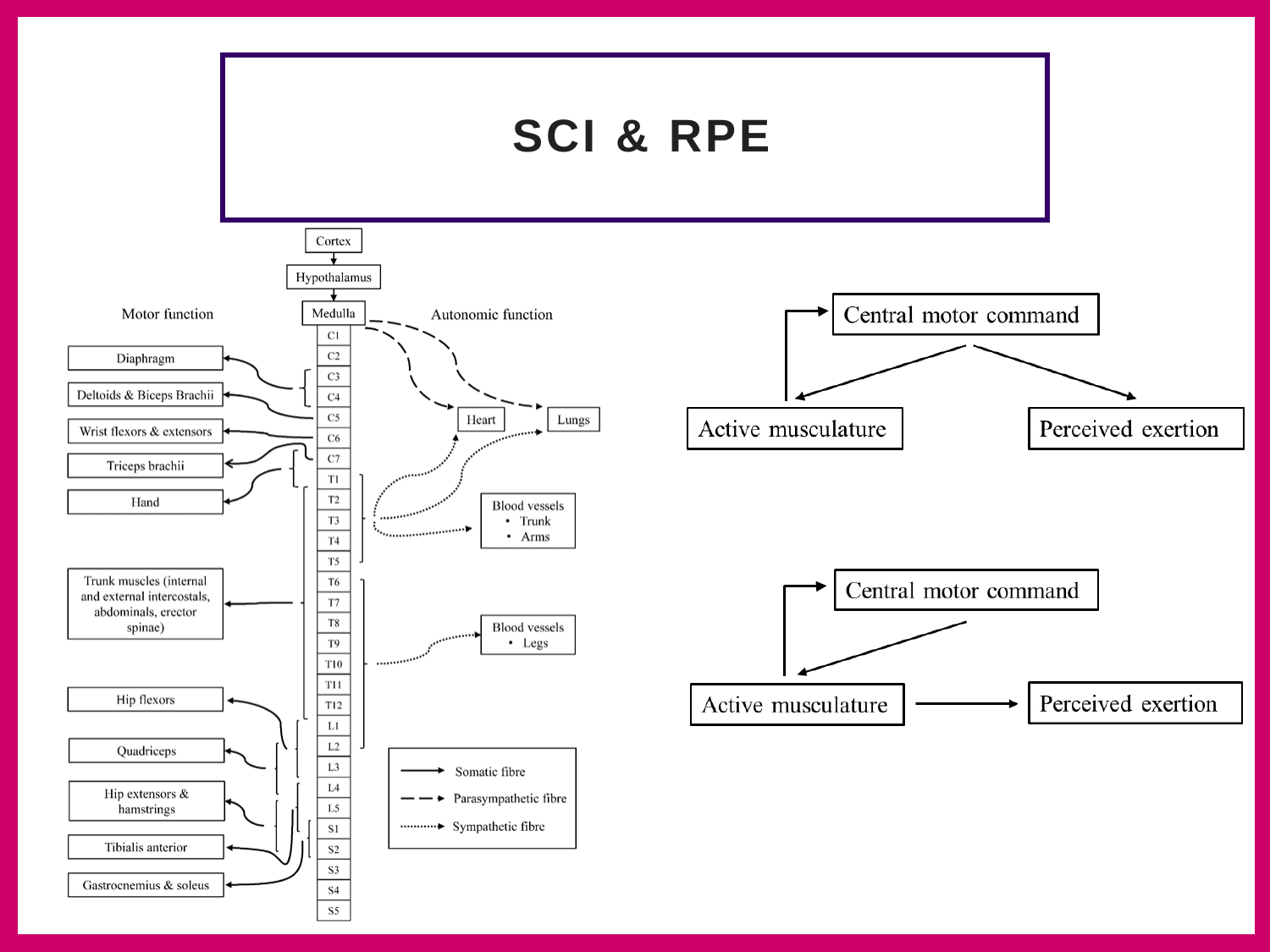#### **AIM**

• To investigate the role of **i) training status** and **ii) cervical SCI (CSCI)** on differentiated RPE responses to incremental wheelchair propulsion.

#### • 3 groups:

- Non upper-body trained  $AB$  (n = 20).
- Highly-trained wheelchair rugby players:
	- With **CSCI** (n = 9; C5-7; motor and sensory complete).
	- **Non-SCI** ( $n = 9$ ; amputation = 4; arthrogryposis, cerebral palsy, osteogenesis imperfecta, polyneuropathy, Roberts Syndrome = 1).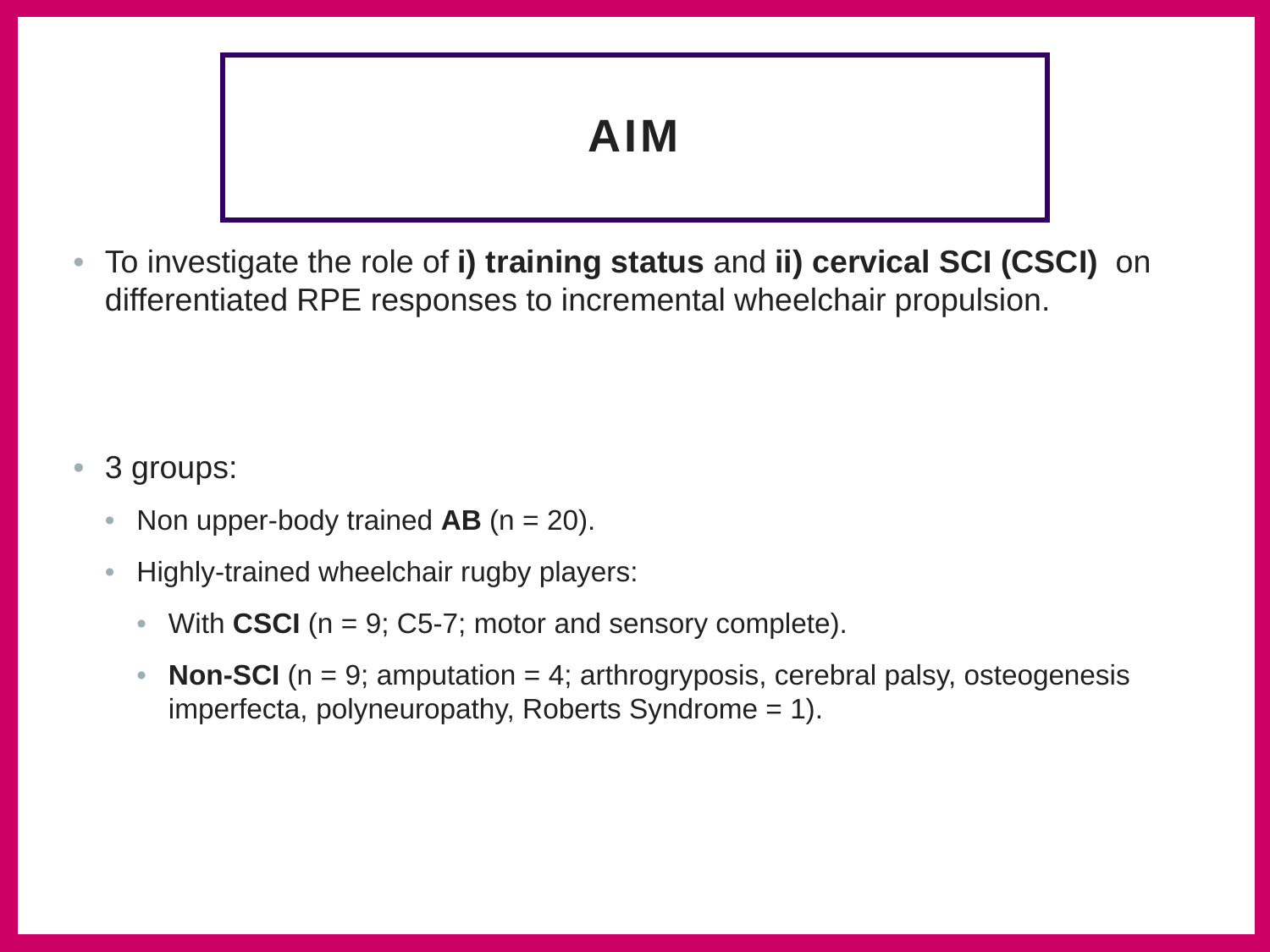### **METHODS**

 $\overline{0}$ Nothing at all  $0.5$ **Extremely weak** Very weak 1 2 Weak (light) 3 Moderate 4 • AB performed 2 familiarisation sessions. 5 Heavy • Incremental wheelchair propulsion  $(1.2-3.2 + 0.1 \text{ m} \cdot \text{s}^{-1} \cdot \text{min}^{-1})$ . 6 7 • RPE<sub>P</sub> and RPE<sub>C</sub> on CR-10. 8 • RPE fit against  $VO<sub>2</sub>$  using a quadratic function (Au et al., 2017). 9 • Data extraction from 50-100%  $VO<sub>2peak</sub>$ . 10 **Extremely heavy** 

|                                                        | AB                          | <b>CSCI</b>     | Non-SCI                     |
|--------------------------------------------------------|-----------------------------|-----------------|-----------------------------|
| Age (years)                                            | $22 \pm 2$                  | $29 \pm 7$      | $28 \pm 5$                  |
| Body mass (kg)                                         | $86.7 \pm 11.4^{\text{*}}$  | $68.9 \pm 12.4$ | $60.1 \pm 12.8$             |
| $VO_{2\text{peak}}$ (L-min <sup>-1</sup> )             | $3.1 \pm 0.5$ <sup>*†</sup> | $1.5 \pm 0.5$   | $2.4 \pm 0.7$ <sup>†</sup>  |
| $VO_{2peak}$ (ml-kg <sup>-1</sup> -min <sup>-1</sup> ) | $35.7 \pm 6.0^{\dagger}$    | $21.3 \pm 5.9$  | $40.1 \pm 5.3^{\dagger}$    |
| Peak speed $(m \cdot s^{-1})$                          | $2.7 \pm 0.4$               | $2.4 \pm 0.5$   | $3.5 \pm 0.5$ <sup>†‡</sup> |

\*: significantly greater than Non-SCI, †: significantly greater than CSCI, ‡: significantly greater than AB.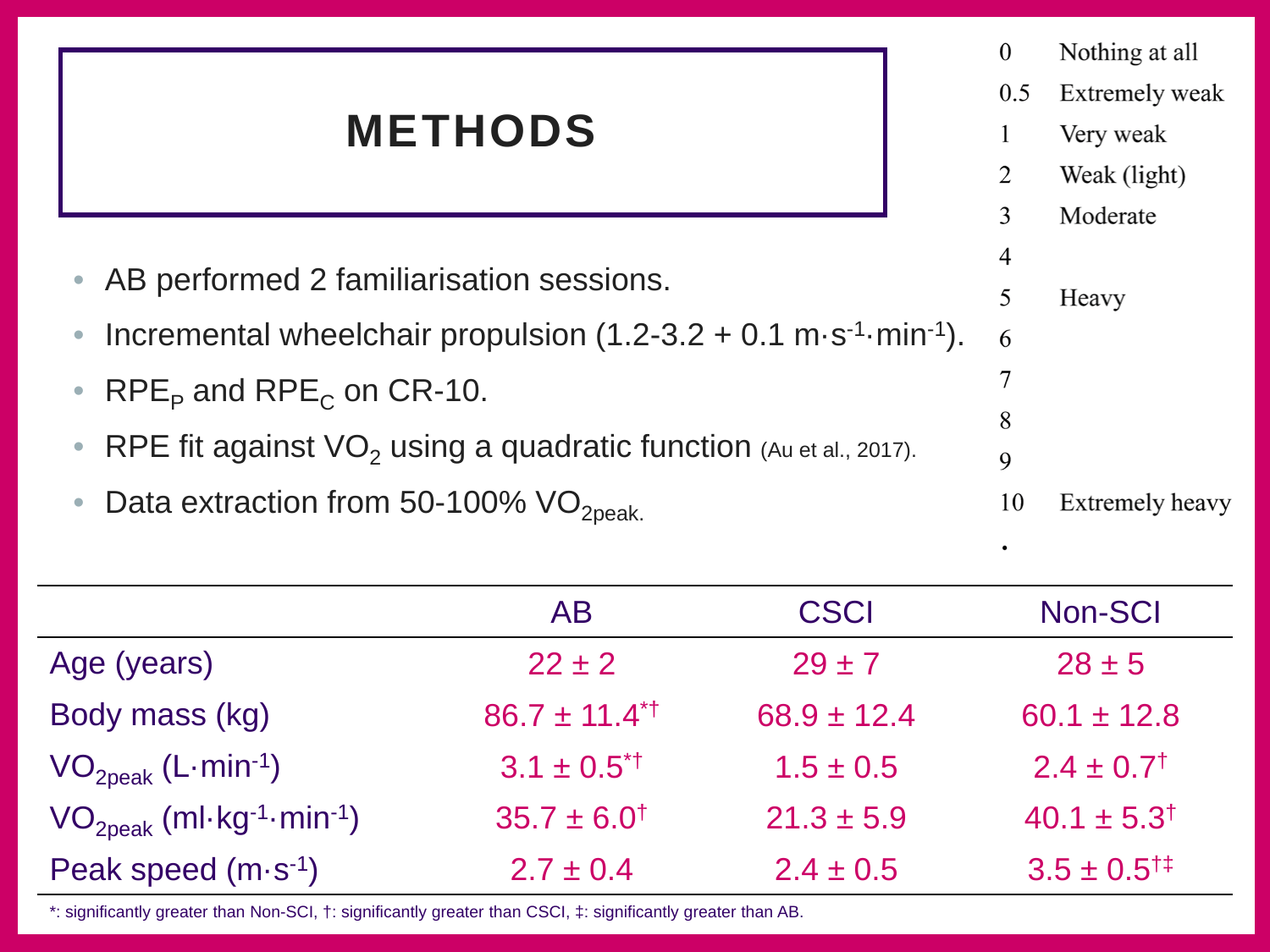## **RESULTS: Training status**



- RPE<sub>P</sub> > RPE<sub>C</sub> (6.6  $\pm$  2.8 vs 4.5  $\pm$ 2.5,  $P < 0.005$ ).
- RPE<sub>P</sub> developed faster than RPE<sub>C</sub>  $(P = 0.01)$ .
- In Non-SCI and CSCI:
	- No difference between  $\text{RPE}_{\text{P}}$  and  $RPE<sub>C</sub>$ .





 $RPE<sub>p</sub>$ 

 $RPE<sub>C</sub>$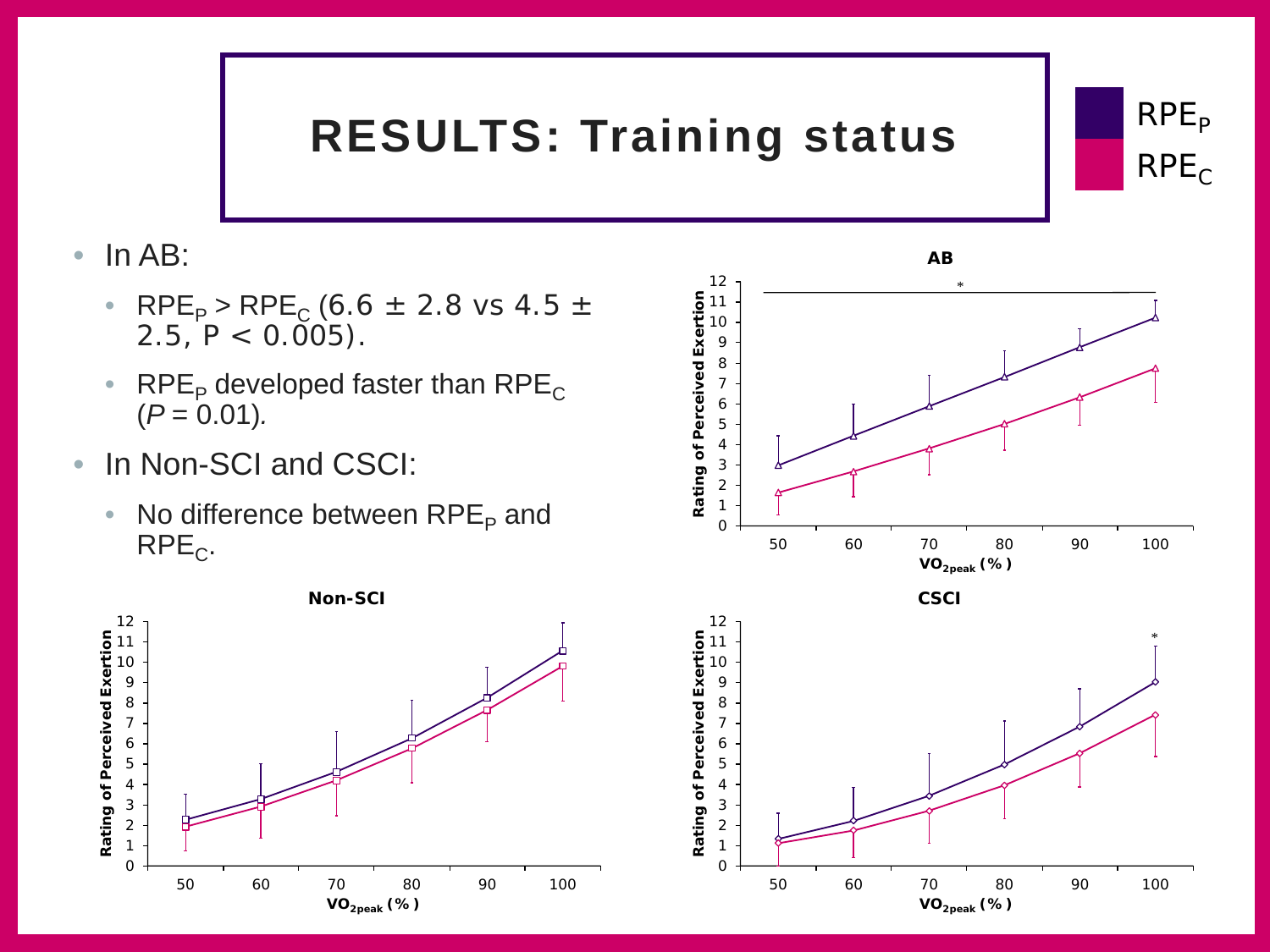

- ↑ **respiratory exchange ratio** in AB (1.02 ± 0.10) versus CSCI (0.82 ± 0.11).
- ↑ **blood lactate** in AB (7.98 ± 2.53) versus CSCI (4.66 ± 1.57 mmol·L-1).
	- $\uparrow$  metabolism-derived afferent feedback leading to  $\uparrow$  RPE<sub>P</sub> in AB?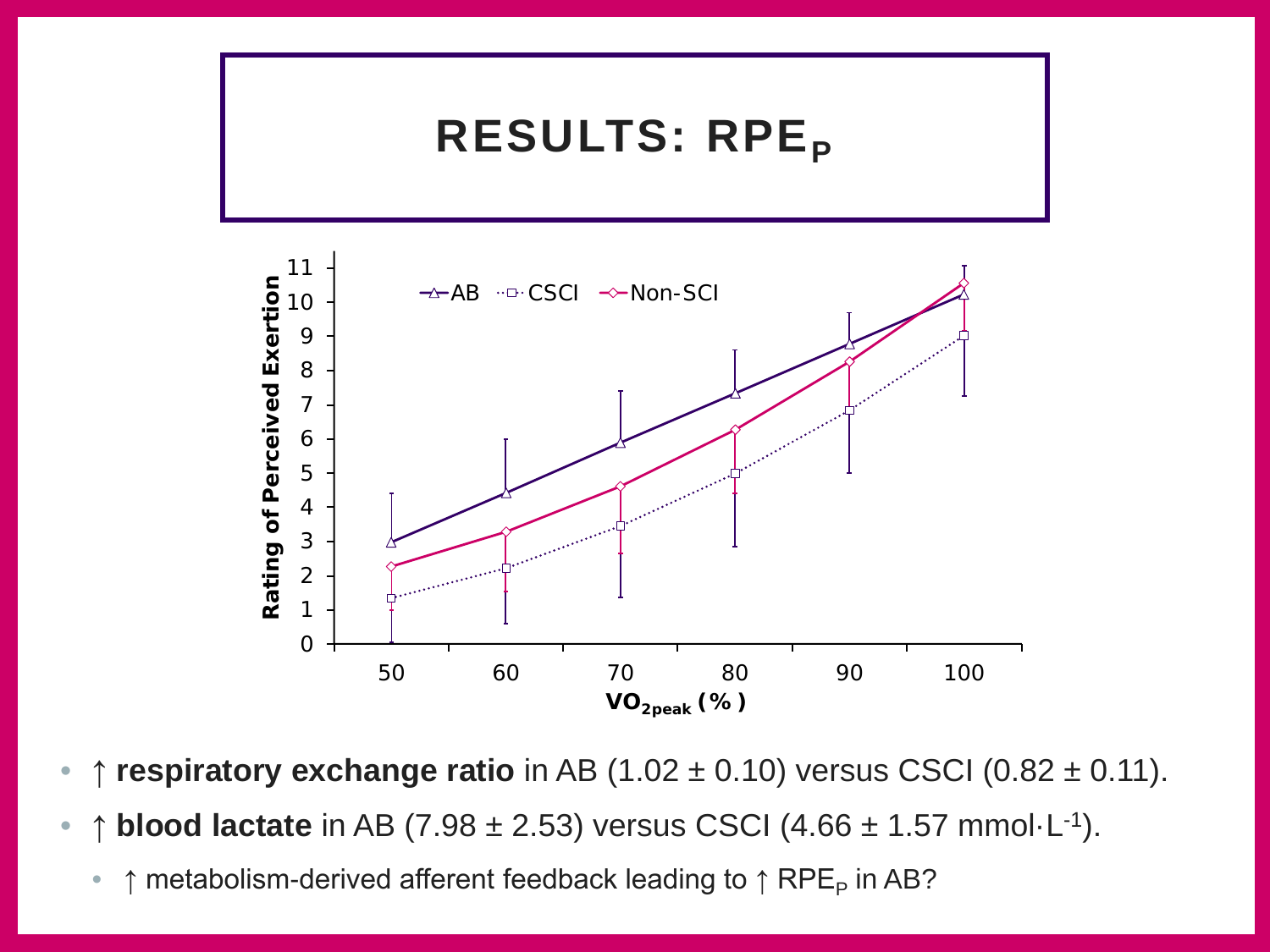

- ↑ **heart rate** in AB (146 ± 24) and Non-SCI (166 ± 20) versus CSCI (104 ± 15 beats·min-1).
- ↑ **ventilation** in AB (75.0 ± 26.0) and Non-SCI (59.2 ± 28.8) versus CSCI (35.1 ±  $16.6$  L $\cdot$ min $^{-1}$ ).
	- $\uparrow$  active musculature, or feedback from the muscles leading to  $\uparrow$  RPE<sub>C</sub>?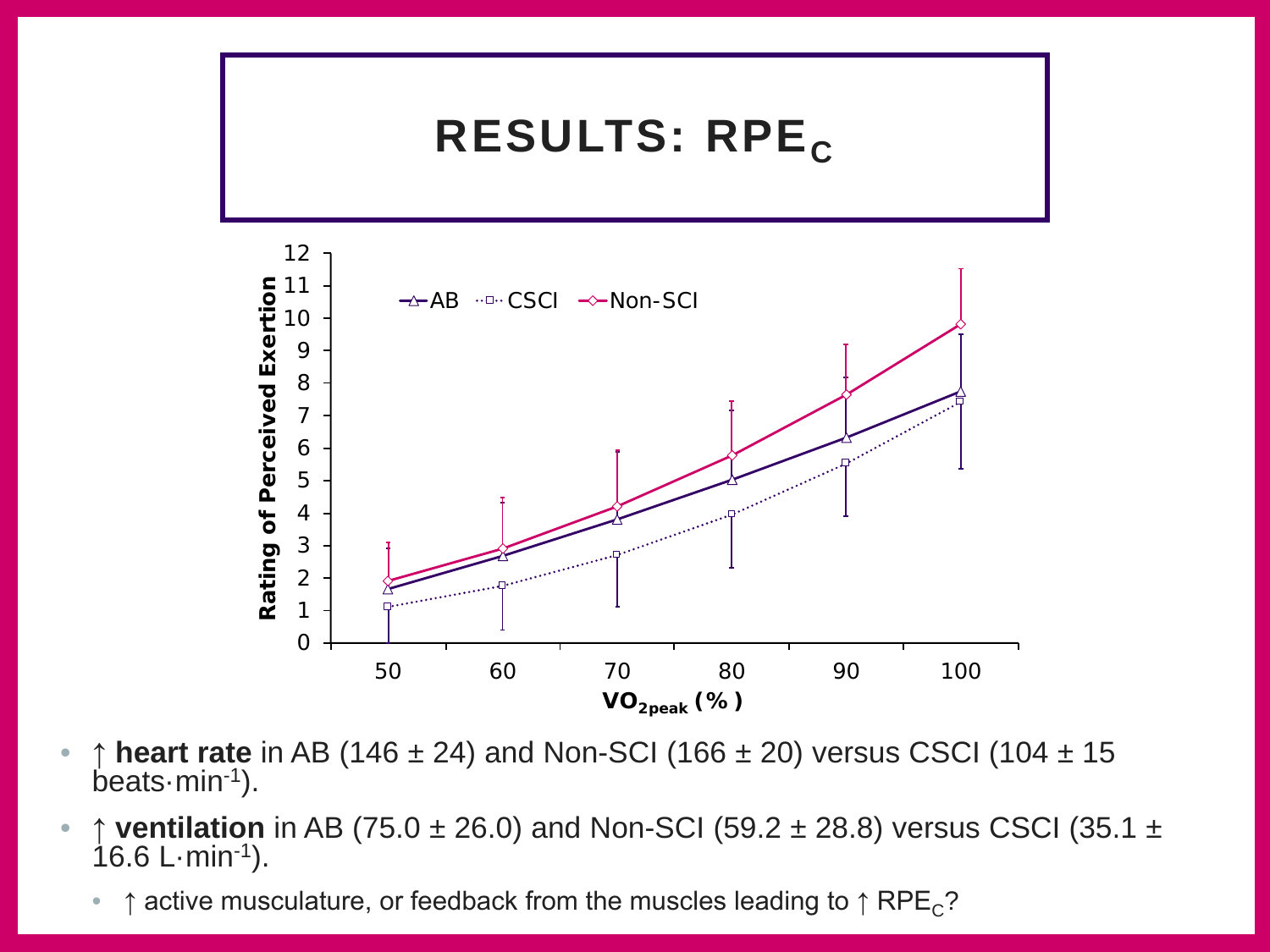#### **PRACTICAL IMPLICATIONS**

- Training status impacts relationship between  $RPE<sub>P</sub>$  and  $RPE<sub>C</sub>$  during upper body exercise:
	- Young / newer athletes.
- CSCI significantly impacts on differentiated RPE:
	- Findings from AB cannot be applied to CSCI population.
	- Implications for practitioners working in Paralympic team sports.
- Mechanistic basis of RPE response:
	- Support for the role of afferent feedback.
	- Further research into the area needed.